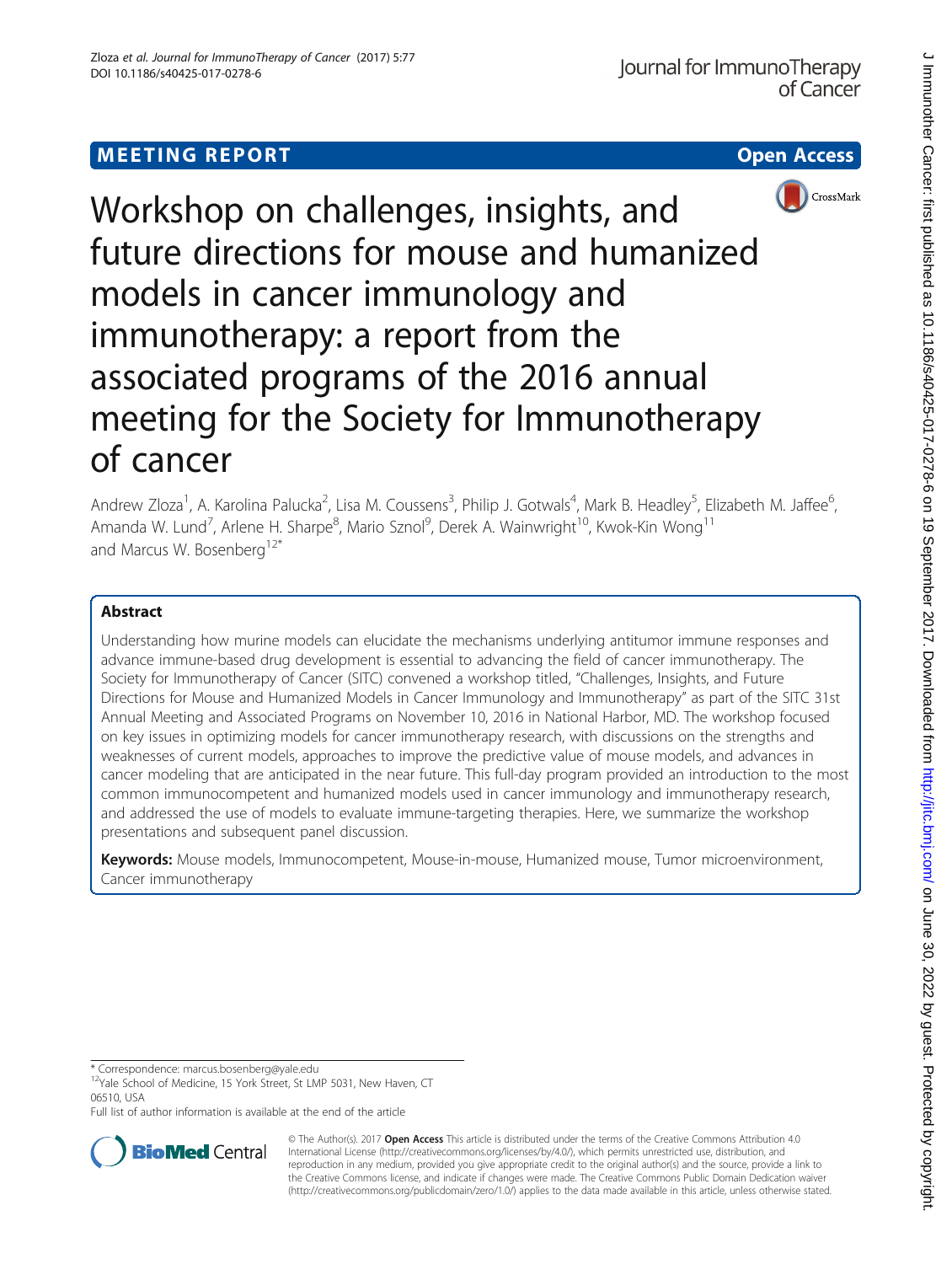# Introduction

Translating preclinical findings into meaningful clinical outcomes can be a costly and inefficient process, as evidenced by the fact that approximately 85% of oncology drugs to enter clinical testing fail to gain approval by the U.S. Food and Drug Administration (FDA) [\[1](#page-7-0)]. There is a pressing need to develop preclinical models that will accurately predict efficacy and toxicity prior to inhuman clinical testing. In order to advance understanding of the current status and future directions of mouse and humanized models used in cancer immunology and immunotherapy research, SITC held a workshop as a part of the SITC 31st Annual Meeting and Associated Programs on November 10, 2016. This workshop provided an overview of current models used in the field, with a focus on accurately modeling the tumor microenvironment (TME), as well as the use of murine models to evaluate the efficacy and toxicities of immunetargeting therapies. The program concluded with an open panel discussion driven by questions from the audience.

## Meeting report

### Introduction to models of immunotherapy Major questions related to immunotherapies that require models to address

Mario Sznol, MD (Yale School of Medicine) opened the session with a presentation on clinical issues with immune-based approaches that will require preclinical models to address. In his presentation, Dr. Sznol summarized the factors that contribute to development of cancer and can later determine the response to therapy, including host genetics, lifetime environmental exposures, T cell receptor (TCR) repertoire, carcinogenesis, and evolution of the tumor and tumor-host immune relationship.

Inhibition of the PD-1/PD-L1 pathway has shown broad clinical activity across a variety of malignancies. However, only a portion of patients respond to anti-PD-1/L1 therapies, and appropriate animal models are needed to identify additional targets in order to increase response rates. The need to better understand the biology of response and the effect of the TME is evident in the large number of trials recently initiated to test combination approaches in unselected patient populations. Dr. Sznol highlighted areas for future investigation, including the need to identify the antigens recognized by antitumor T cells, understand mechanisms governing T cell infiltration into tumors, define the influence of tumor biology on antitumor immune response, and determine whether other immune cells (e.g., natural killer [NK] cells, NK T cells, B cells, etc.), inhibitory pathways, or antibodies are capable of eliciting an antitumor response. Dr. Sznol concluded by presenting an ideal scenario in which tumor types would be matched to a specific animal model in order to investigate clinical efficacy and predict the toxicity of novel therapeutic interventions.

#### Overview of mouse-mouse models

Marcus Bosenberg, MD, PhD (Yale School of Medicine) presented an overview of immunocompetent mouse-inmouse models used in cancer immunotherapy research, including genetically engineered mouse models (GEMMs), chemically induced models, and syngeneic graft models. He highlighted the types of currently available models, their utility, the strengths and weaknesses of each model, and ways to improve upon current systems (Table [1\)](#page-2-0). In doing so, Dr. Bosenberg emphasized that models can be used both to understand the basic biology of the immune system and to test novel immunotherapies in predictive models. Both aspects will be important to drive the field forward; however, developing reliable models to predict clinical outcome in humans may be more difficult.

Dr. Bosenberg also highlighted work from his group on the development of a variety of Yale University Mouse Melanoma (YUMM) syngeneic cell lines that exhibit high somatic mutational burden [\[2\]](#page-7-0), some of which will be available from American Type Culture Collection (ATCC) within the next few months. One of the lines, YUMMER1.7 (YUMM Exposed to Radiation), has been shown to regress after a brief period of growth in a wild type (WT) C57BL/6 background. This regression can be overcome by injecting high numbers of YUMMER1.7 cells, although previously injected mice develop CD4 + − and CD8 + −dependent immunity against higher doses of tumor challenge [[3\]](#page-7-0). Moreover, tumors generated from the YUMMER1.7 line are titratable and respond to immune checkpoint inhibition. Dr. Bosenberg concluded by reviewing pathological features of the melanoma tumors in these models, including early myeloid infiltration, T cell infiltration at day 7, immune mediated killing at day 8, and tumor regression versus escape by days 15–18.

#### Overview of humanized mice models

Karolina Palucka, MD, PhD (The Jackson Laboratory for Genomic Medicine) began her presentation by providing an overview of the approaches used to generate humanized mice, including adoptive transfer of human immune cells, transplantation of human hematopoietic cells with or without accessory tissues in pre-conditioned immunodeficient hosts, genetic editing of immunodeficient hosts, and genetic editing of immunocompetent mice. Dr. Palucka summarized her group's work on first generation Onco-Humice, in which human T cells were transplanted into NOD/SCID β2-microglobulin-deficient mice. In this model, breast cancer cells grew rapidly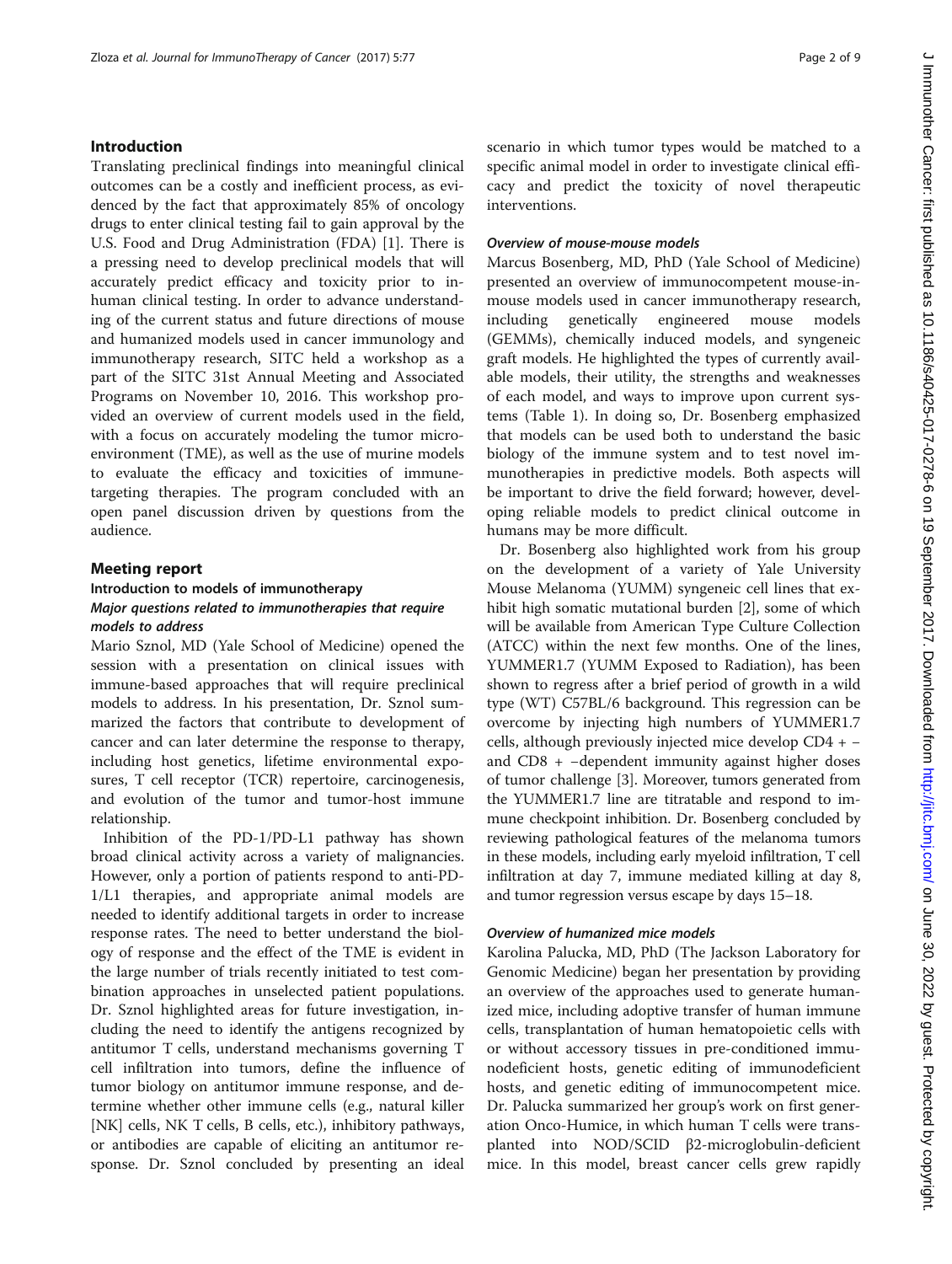#### <span id="page-2-0"></span>Table 1 Mouse-in-mouse models

| Model                                | Examples                                                                                      | Characteristics                                                                                                                                                                                                                                                                                                                                                      | Possible Improvements                                                                                                                                                                                                                                                                                                                                                                    |
|--------------------------------------|-----------------------------------------------------------------------------------------------|----------------------------------------------------------------------------------------------------------------------------------------------------------------------------------------------------------------------------------------------------------------------------------------------------------------------------------------------------------------------|------------------------------------------------------------------------------------------------------------------------------------------------------------------------------------------------------------------------------------------------------------------------------------------------------------------------------------------------------------------------------------------|
| Genetically<br>engineered<br>(GEMMs) | • Transgenic<br>• Knock-in/out                                                                | • Long latency<br>· Incomplete penetrance<br>• Few somatic mutations<br>• Physiological mitotic rate and tumor microenvironment<br>. Low rate of metastasis<br>• Difficult to induce effective immune responses<br>• High bar for therapies being tested and potentially good<br>model to mimic immunologically incompetent tumors                                   | • Increasing antigenicity<br>o Mutator alleles<br>o Chemical carcinogenesis<br>o Model antigens<br>• Enhanced immune backgrounds                                                                                                                                                                                                                                                         |
| Chemically<br>induced                | · 3'methylcholanthrene<br>(MCA)                                                               | • Fully penetrant<br>• Variable latency<br>• Unclear histological cancer type<br>• High number of somatic mutations<br>• Can be very immunogenic<br>• Often used as syngeneic grafts                                                                                                                                                                                 |                                                                                                                                                                                                                                                                                                                                                                                          |
| Syngeneic                            | • Engraftment of<br>mouse cancer cell<br>lines<br>$\circ$ B16, MC38, CT26,<br>RMA, YUMM, etc. | • Easy, inexpensive, and fast to use<br>• Typically subcutaneous injection of cells<br>• Tumor can grow very quickly<br>• Variable immunogenicity<br>• Variable response to immunotherapy<br>• Hard to compare across models<br>• Drive genes are frequently unknown<br>• Contribution of endogenous retrovirus is not known<br>• Mutation burden is frequently high | • Use multiple lines driven by human-<br>relevant genetic changes<br>· Series of similar lines with variable<br>mutational burden<br>• Ability to evaluate antigen-specific<br>responses<br>· Advanced imaging available to<br>follow immune responses<br>sequentially<br>• Evaluate anti-tumor response at<br>metastatic sites<br>• Make lines from inbred cells using<br><b>CRISPR</b> |

despite the presence of tumor infiltrating lymphocytes (TIL). These experiments led to a model describing the tumor-promoting inflammation observed in breast cancer in which Th2 polarization contributes to the inhibition of an antitumor CD8+ T cell response. Dr. Palucka highlighted complications of this model including the eventual development of graft-versus-host disease (GVHD).

Dr. Palucka presented examples of progress in the field utilizing humanized mice with host modifications, including MISTRG mice [[4](#page-7-0)], MISTRG6 [[5\]](#page-7-0), NSG with mutant KIT [[6\]](#page-7-0), BAFF for antibody immunity [[7\]](#page-7-0), NSG-SGM3 with CSF1-tg for macrophages and IL2-tg for NK cells [[8\]](#page-7-0), NSG-FcRg knock-out for intravenous IgG therapy [[9\]](#page-7-0), and next generation humanized mice from the Jackson Laboratory [[10\]](#page-7-0). She concluded by outlining current challenges, including considerations for modeling the mouse and thymic environment as well as human T cell maturation and selection. Finally, Dr. Palucka identified practical considerations for making autologous humanized mice, sourcing hematopoietic progenitor cells (e.g., bone marrow, blood, cord blood, induced pluripotent stem cells), and finally accommodating for variations in diverse host microbiomes.

#### Overview of patient-derived Xenograft models

Andrew Zloza, MD, PhD (Rutgers Cancer Institute of New Jersey) concluded the first session with an overview of patient-derived xenograft (PDX) models, which are

subsets of humanized mice with patient engraftments that have been used in models of infectious disease, transplant, GVHD models, and cancer. The PDX models used for cancer research are created by transferring dissociated single cells from patient biopsies into immunodeficient mice. Over time, these tumors grow into patient-derived tumors. The advantage of the PDX model system over cell line-derived tumor models is the ability to model diverse tumor types directly from patients and potential retention of non-tumor cells from the human TME [\[11](#page-7-0)]. Tumors can also be fragmented instead of dissociated, and surgically transplanted into mice, resulting in rapid tumor growth (vessels will start to infiltrate within 48–72 h). Using this method, realtime testing of therapeutic interventions could be used to inform clinical decisions, although there are advantages and disadvantages when using both fragmentation and dissociation methods to generate PDX models (Table [2\)](#page-3-0).

Among the benefits of utilizing PDX models is the ability to study metastasis [\[12, 13](#page-7-0)]. In addition, tumors engrafted in the original PDX models can be expanded and passaged into subsequent generations of mice. However, the resulting tumors lose some aspects of the original patient tumor characteristics with each generation [[12, 13](#page-7-0)]. PDX models have also been shown to model patient's disease course with respect to local and distant metastases as well as overall patient outcomes, illustrating the prognostic value of these models [[12, 14\]](#page-7-0). Of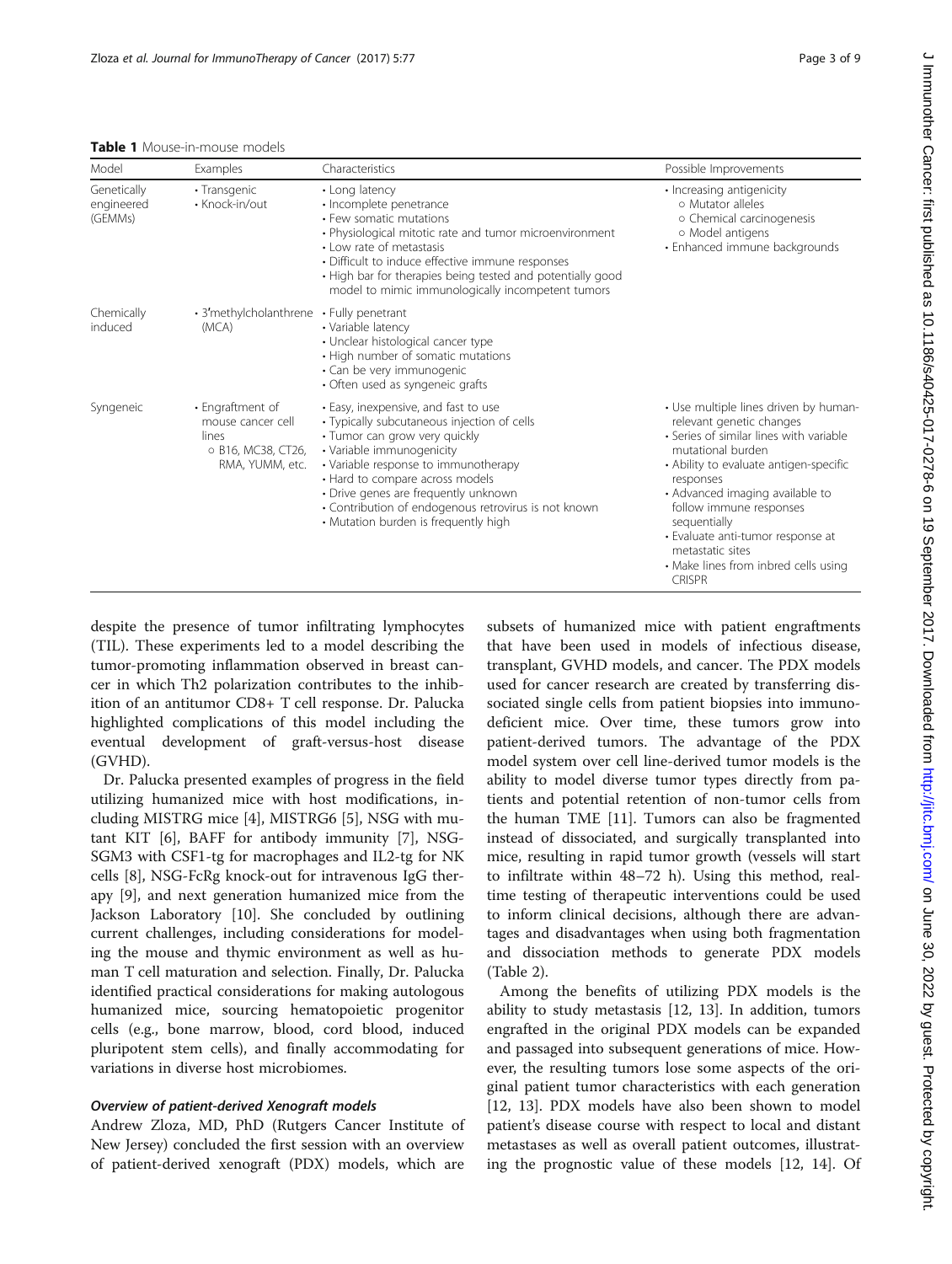<span id="page-3-0"></span>Table 2 Methods used to generate PDX models

| Dissociation method                                                                                                                                                                                                                |                                                                                                                                                                                                                                    |  |  |  |
|------------------------------------------------------------------------------------------------------------------------------------------------------------------------------------------------------------------------------------|------------------------------------------------------------------------------------------------------------------------------------------------------------------------------------------------------------------------------------|--|--|--|
| Advantages                                                                                                                                                                                                                         | Disadvantages                                                                                                                                                                                                                      |  |  |  |
| • Unbiased representation/<br>sampling of whole tumor<br>(unlike sectioning)<br>• Ability to challenge a large<br>number of mice with primary<br>tumor cells (especially when<br>injected within a supporting/<br>collagen matrix) | • Dissociation capabilities and<br>forces may bias the number<br>and type of cells<br>• The formation of mouse-<br>human hybrid tumor (increases<br>with number of passages)<br>• Tumor microenvironment<br>(TME) is not preserved |  |  |  |
| Fragmentation method:                                                                                                                                                                                                              |                                                                                                                                                                                                                                    |  |  |  |
| Advantages                                                                                                                                                                                                                         | Disadvantages                                                                                                                                                                                                                      |  |  |  |
| • TME is maintained (hypoxia,<br>acidity, cell:cell interactions,<br>tissue architecture)<br>• May better reconstitute the<br>immune component to some<br>degree                                                                   | • Not representative of the<br>entire tumor (spatially<br>segregated subclones and<br>immune cells)<br>• Cannot study early tumor<br>formation and responses                                                                       |  |  |  |

note, there are a variety of organizations that are offering PDX models commercially [[15\]](#page-7-0). Concluding with the future of PDX models, Dr. Zloza highlighted the potential for creating double-humanized mice by engrafting both the patient's tumor and peripheral blood immune cells. In studies using this combination approach, these models lead to good immune reconstitution and maintain proportions of immune cell populations that reflect that of the patients from which the models are derived. Thus, this technique offers an exciting avenue to directly model the human immune system and the TME.

# Session II: Modeling the tumor microenvironment Evaluation of the tumor microenvironment

The second session of the workshop opened with a presentation by Mark B. Headley, PhD (University of California, San Francisco) that focused on modeling the TME. Dr. Headley began by describing the TME as a complex network of cells (tumor cells, immune cells, fibroblasts, endothelium, etc.) that cross-communicate and modulate the antitumor immune response. Notably, the TME differs by cancer type, patient, lesion, and can even vary within the same lesion. Since immune cells in the TME can support or inhibit tumor growth and survival, an understanding of the TME composition and function of these cells provides important diagnostic and prognostic information. For example, tumor-associated macrophages (TAM) are typically pro-proliferation, proangiogenic, pro-metastatic, and immunosuppressive. In contrast, NK cells, conventional CD103+ DC, and effector CD8+ T cells, which also populate the TME, act in an antitumor capacity to protect the host from cancer. Neutrophils can be viewed as having both pro- and antitumor functions.

Dr. Headley then presented an overview focusing on the mechanisms that balance the pro- and antitumoral functions of myeloid cell populations [\[16\]](#page-7-0). Investigations of primary murine and human tumors revealed a combination of macrophage and DC populations within the TME that arise from distinct cell lineages [\[17](#page-7-0)]. These results were used to identify a high-DC gene signature that correlated with better patient outcomes [[17\]](#page-7-0). Intravital imaging illustrated conventional DC-CD8+ T cell interactions in the metastatic and primary tumor draining lymph nodes (LN), and elimination of conventional DC in murine models resulted in increased tumor growth, metastasis, and reduced survival. In both primary and metastatic tumors, conventional DC (likely CD103+) set an equilibrium with macrophages, restricting overall tumor growth and metastasis through activation of CD8 + T cells [\[18](#page-7-0)]. Dr. Headley concluded by emphasizing that the analysis of cell populations within the TME can yield critical knowledge of the functions of these distinct cell populations and provide prognostic insight into human disease.

# Factors affecting tumor – Microenvironment interactions

Historically, mesothelioma is chemotherapy resistant and recent therapeutic advancements have demonstrated only modest improvements in OS compared with previous therapies [[19\]](#page-7-0). Highlighting work from her laboratory on the biology of the TME in the setting of mesothelioma, Lisa M. Coussens, PhD (Oregon Health and Sciences University) described the complexity of the TME, which is typically skewed to a Th2-prosurvial, proinflammatory, pro-angiogenic, profibrotic, immunosuppressive microenvironment that can impede drug delivery and limit response to therapy. Investigations into the cellular composition of human mesothelioma have shown that macrophages are the major immune cell infiltrate present, regardless of the type of chemotherapy or type of mesothelioma [[20\]](#page-7-0). Utilizing multiplex immunohistochemistry, it was found that chemotherapy induces infiltration of CD206+ macrophages that are associated with a Th2/M2 phenotype.

Dr. Coussens' group used syngeneic mouse models of mesothelioma to determine whether macrophages are a valid therapeutic target in this setting. In light of the fact that the colony-stimulating factor receptor axis (CSF1/ CSF1R) is predominantly expressed by macrophages and is required for macrophage maturation [[21\]](#page-7-0), and that CSFR1 blockade depleted 50% of macrophages in mice with late-stage disease, the group started by inhibiting the CSF1/CSF1R axis. As monotherapy, reductions in macrophages did not decrease tumor burden or increase survival in the mice. Similarly, although the combination of chemotherapy and CSF1R blockade improved cellular apoptosis, led to an influx of CD8+ T cells, and a 50% reduction in primary tumor burden, these effects did not result in increased survival. Instead, lung metastases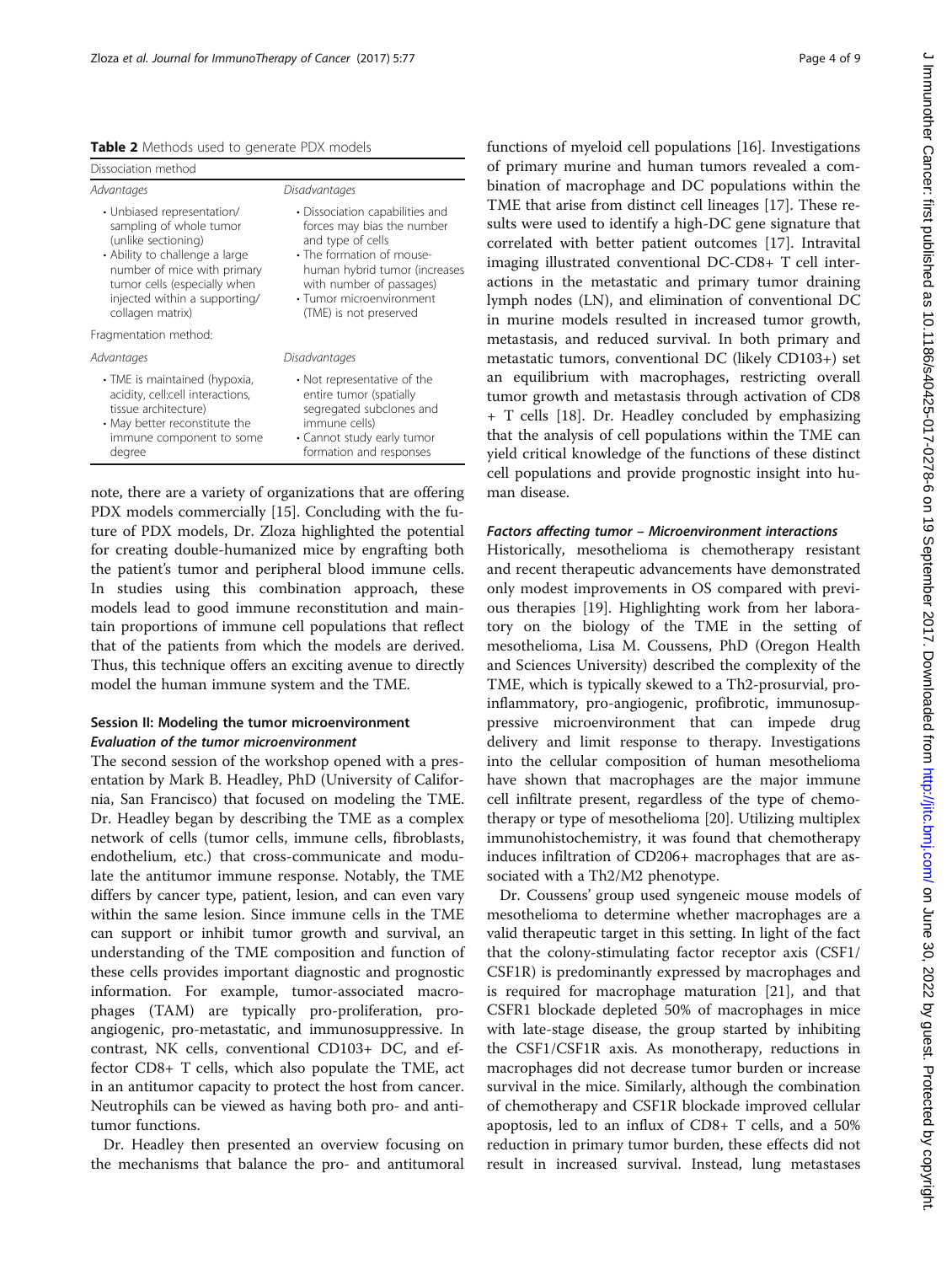were resistant to therapy and although the combination successfully depleted macrophages that were recruited to the lungs, there was no recruitment of CD8+ T cells to the metastases. The addition of a PD-L1 inhibitor to the combination controlled the lung metastases and significantly improved survival compared with combination therapy alone. Dr. Coussens concluded by emphasizing that appropriate modeling is essential to the development of rational combination approaches.

# Vascular regulation of the tumor microenvironment and immune responses

Amanda Lund, PhD (Oregon Health & Science University) presented work on the role of vascular regulation at the interface of a developing malignancy and the systemic immune response. The vasculature coordinates the trafficking of leukocytes as they become activated and re-enter the site of inflammation to mediate effector functions. However, tumor-associated vasculature is hyperplastic and dysfunctional: it maintains the fluid dynamics of tissue, which can regulate hypoxia, impact drug delivery, and can act as a route of metastasis. These functions are regulated by members of the vascular endothelial growth factor receptor (VEGFR) family that drive the migration, proliferation, and integrity of endothelial cells. Importantly, the endothelial phenotype in T cell inflamed and non-inflamed tumors has been shown to directly inhibit lymphocytes from infiltrating tumors [[22\]](#page-8-0). Thus, reevaluation of the anatomy or the vasculature may provide insights into the barriers encountered by T cell-mediated antitumor immunity, and inspire novel immunotherapeutic approaches to overcome these.

Murine models have proved useful in clarifying the role of the vasculature during an immune response, and lymphatic vessels in particular were found to be necessary for de novo antitumor immunity in an implantable murine melanoma model [\[23, 24](#page-8-0)]. Inhibition of VEGF-C/D and absence of dermal lymphatic vessels impaired inflammatory carcinogenesis [[25\]](#page-8-0), whereas VEGF-C overexpression in the TME drove lymphangiogenesis and regional immunosuppression [[24\]](#page-8-0). Thus, while necessary for immunity, lymphatic function may also lead to immune dysfunction and suppression when activated in an aberrant manner. Flow cytometry was used to examine both the blood and lymphatic endothelial cells in order to understand this complex dependency. Using this method, it was found that tumor associated lymphatic vessels respond to the changing immunologic context within tumor microenvironments and express various regulatory and adhesion molecules that may influence CD8+ T cell responses. Interactions between inflamed, cutaneous lymphatic vessels and egressing lymphocytes may represent a novel point of immune control. Targeting these barriers may, in combination with immunotherapy, drive immune cell priming, infiltration, retention, and function. Components of the tumor microenvironment that modulate tumor immune responses Kwok-Kin Wong, MD, PhD (Dana-Farber Cancer Institute, Harvard Medical School) presented work using conditional mouse lung cancer models using intranasal Cre recombinase adenovirus to modulate tumor-relevant genes at specific times, resulting in lung cancer induction with almost complete penetrance. He explained that

low mutational load and the low-throughput nature represent limitations of this approach. In the EGFR/KRAS model, PD-1 blockade decreases factors in the TME that are immunosuppressive for these EGFR-driven tumors [[26\]](#page-8-0). In addition, long-term PD-1 blockade results in increased progression-free survival and OS in this model. Unlike humans, these mice develop resistance to PD-1 blockade, which provides the opportunity to investigate changes in the TME that influence mechanisms of

resistance. Dr. Wong presented several approaches to increase the mutational load in next generation GEMMs, to increase their utility in studying the antitumor immune response. In the first approach, KRAS/p53-, KRAS/p53/ LKB1-, and EGFR/p53-deficient transplantable cell lines were exposed to irradiation or a carcinogen, or were combined with DNA damage response (DDR) gene inactivation in vitro. These cells were then transplanted orthotopically to study alterations in the immune response. In another technique, an organotypic culture was developed to test combination therapies in a highthroughput fashion [\[27](#page-8-0)]. Lung nodules from GEMMs were extracted and seeded into three-dimensional (3D) microfluidics chambers to grow spheres containing malignant cells as well as immune cell populations [\[28](#page-8-0), [29](#page-8-0)]. This technique allows for a variety of parameters to be measured. Once established in culture, light microscopy can be used to track growth, cytokine analyses can be performed, and fluorescence or confocal microscopy can be used to view cellular interactions in real-time. Moreover, this technique can be performed for murinederived as well as patient-derived tumor spheres. These data indicate that organotypic tumor spheroids derived from murine models can be used in a high-throughput manner to study the TME and correlate with treatment outcomes in patients.

# Session III: Modeling evaluation of immune therapies Evaluation of immune checkpoint inhibitors in mice

Arlene H. Sharpe, MD, PhD (Harvard Medical School) presented work evaluating immune checkpoint therapies in mouse models. Dr. Sharpe opened her presentation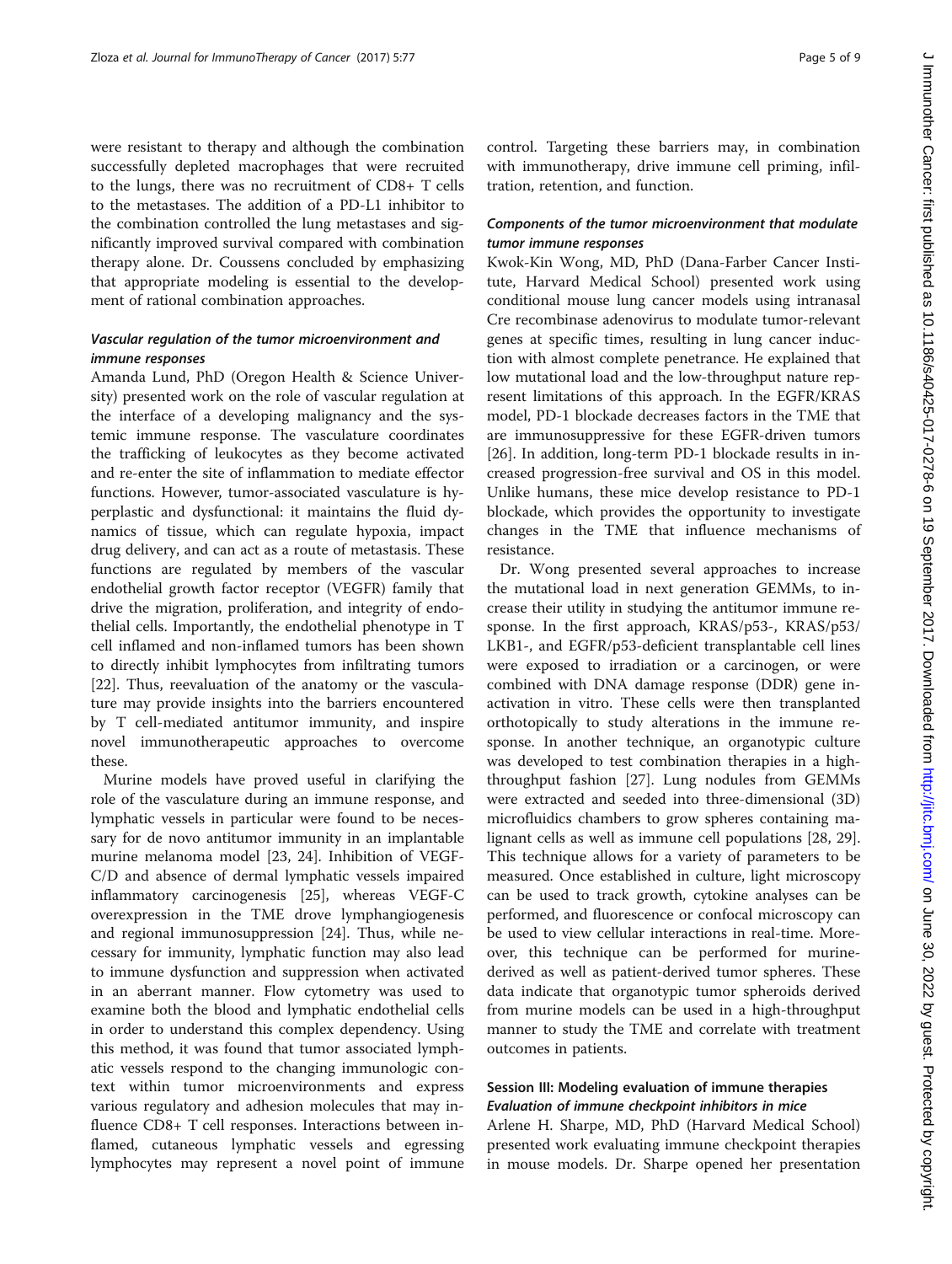with an overview of the PD-1 pathway, noting that activation of the PD-1 receptor leads to downstream signaling that results in reduced TCR signaling, cytokine production, and target cell lysis [[30\]](#page-8-0). PD-L1 can be expressed on a wide variety of hematopoietic cells, nonhematopoietic cells, and tumor cells in the TME. The function of PD-L1 on tumor cells is not clear; it may reflect an inflamed tumor environment and/or contribute to immunosuppression [[31](#page-8-0)]. To investigate the function of PD-L1 on MC38 tumors, PD-L1 was deleted on MC38 tumor cells and the growth of PD-L1-expressing and PD-L1-deficient tumors was comparable. However, deletion of PD-L1 in MC38 tumors increased susceptibility to clearance. These results were further validated in a mixed competition assay in which PD-L1-sufficient tumor cells were transplanted alongside PD-L1-deficient tumor cells. In these experiments, the tumor cells lacking PD-L1 were selectively eliminated. Thus, PD-L1 on tumor cells has a dominant role in limiting antitumor immunity to MC38 tumors. However, the role of PD-L1 expression on tumors is tumor-dependent. Analogous studies of PD-L1-deleted Brafv600 PTEN-deficient tumors and B16 tumors revealed that PD-L1 expression on host cells has dominant role in limiting immune responses to these tumors. The dominance of PD-L1 on tumors may be influenced in part by the immunogenicity of the tumor.

# Re-evaluating the role of IDO1 in brain cancer; humanized Immunocompetent mice take center stage

Derek A. Wainwright, PhD (Robert H. Lurie Comprehensive Cancer Center at Northwestern University Feinberg School of Medicine) opened his presentation with an overview of glioblastoma multiforme (GBM), noting that these central nervous system (CNS) tumors are universally fatal and their diffuse nature, heterogeneity, and resistance to cytotoxic monotherapy all contribute to the challenges associated with treatment. Since T cells can infiltrate the CNS, a phenomenon commonly seen in primary glioblastoma [\[32\]](#page-8-0), Dr. Wainwright's laboratory utilizes murine models to approximate this aspect of the disease. The most common model for glioblastoma is the syngeneic GL261 orthotopic mouse glioblastoma model in which GL261 glioblastoma cells are stereotactically implanted intracranially. In this model, there is a progressive increase in Treg from one to three weeks during tumor development [[33](#page-8-0)]. However, when B16- F10 cells were used in this model, there was no increase in Treg, indicating that tumor-intrinsic mechanisms drive this infiltration [[34](#page-8-0)]. This finding underscores the significance of Treg in glioblastoma and is functionally validated by increased survival in mice with intracranial glioblastoma and neutralized for Treg infiltrates [\[33\]](#page-8-0).

Indoleamine 2,3 dioxygenase 1 (IDO1) is an IFNinducible enzyme that converts tryptophan to kynurenine and has been shown to suppress effector T cell functions and activate and expand Treg [\[35](#page-8-0)–[40\]](#page-8-0). The depletion of tryptophan and/or accumulation of kynurenine leads to functional inactivation of CD8+ T cells and/or induction of Treg [[41\]](#page-8-0). In the GL261 model, a substantial increase in survival is seen when mice are intracranially-engrafted GL261 cells stably knocked down for IDO1 expression. This survival advantage is also observed when GL261 cells are injected into mice with a systemic IDO1 deficiency. However, the survival advantage is abrogated when implanted into T celldeficient mice, highlighting the dual importance of tumor cell IDO1 inhibition, in addition to the presence of an intact immune system for eliciting effective tumor rejection [[42](#page-8-0)]. In humans, high IDO1 mRNA levels are prognostic for decreased GBM patient survival. Notably, increased levels of CD3ε/CD8α mRNA correlate with higher IDO mRNA, suggesting that the presence of T cells regulates IDO1 expression. In the syngeneic mouse model using GL261 cells, simultaneous treatment with standard of care radiotherapy, as well as PD-1 and IDO-1 blockade, synergistically increased survival, durably. Extrapolating these findings to the clinical arena, Dr. Wainwright proposes a combinatorial therapy consisting of radiotherapy plus checkpoint blockade and IDO-1 inhibition for the treatment of adults diagnosed with incurable GBM.

# Developing new immunotherapies in preclinical models and humans

Elizabeth M. Jaffee, MD (The Sidney Kimmel Comprehensive Cancer Center at Johns Hopkins University) addressed ways to accelerate the development of immunotherapy for resistant or immunologically inert tumors. There are several challenges in treating malignancies that do not respond to current immune checkpoint therapy. First, methods to induce functional effector T cell recruitment must be developed. Each cancer and cancer subtype may have a unique TME, illustrating the need to understand immunosuppressive mechanisms that have a clinical impact. Another characteristic that can indicate a lack of response to immune checkpoint inhibitor therapy is a paucity of effector T cells. In contrast to melanoma, which shows spontaneous infiltration of CD8+ T cells, pancreatic cancers are infiltrated with suppressive Treg and myeloid-derived suppressor cells (MDSC). Combination approaches to address these challenges will require novel trial designs and clinical development pathways to gain regulatory approval by the FDA.

Dr. Jaffee proposed a two-step process for the effective treatment of currently immunotherapy-unresponsive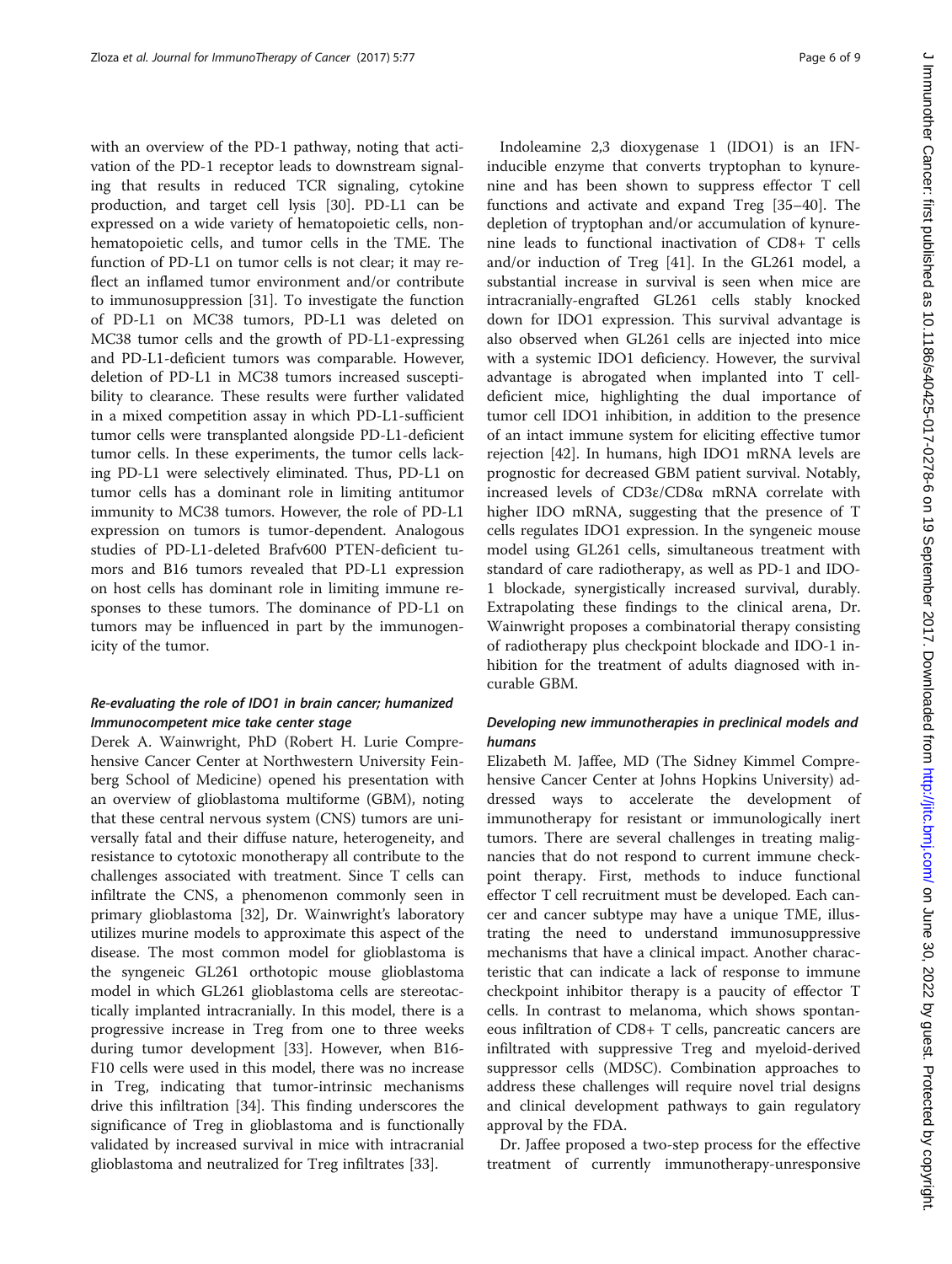tumors: reprogramming the TME and optimizing the immunotherapeutic modality to generate a lasting antitumor response. Efforts to reprogram the TME should focus on improving tumor antigen presentation and abrogating local immunosuppression [\[43\]](#page-8-0). Using work from her group to illustrate these ideas, Dr. Jaffee described a study using the whole tumor cell vaccine, GVAX, in the neoadjuvant and adjuvant setting. In this study, GVAX was given two weeks prior to surgery. Following surgery, the patients went on to receive adjuvant chemotherapy. Two weeks after a single vaccine treatment, biopsies from 85% of patients had peri- and intratumoral lymphoid aggregates with features reminiscent of tertiary lymphoid structures. Upregulation of PD-1 was noted in the macrophage and dendritic cell populations within the lymphoid aggregates, which led to an ongoing trial of neoadjuvant GVAX with or without PD-1 inhibition. The potential for personalized immune checkpoint inhibitor therapy based on individual patient expression of immune checkpoints was also raised.

# What information provided by models will inform immune drug development and use?

Philip Gotwals, PhD (Novartis Institutes for BioMedical Research, Inc.) provided an industry perspective on information gained from models that help direct drug development and optimize current therapies. Questions to be addressed through basic and translational research include patient selection based on knowledge of resistance and biomarkers, determining optimal therapeutics for a given cancer type, and defining appropriate dosing, sequencing, and combinations of therapy. According to Dr. Gotwals, all the models discussed in this workshop could answer such questions; the difficulty is that there are too few models specific to cancer immunotherapy, and limited availability compared to the large libraries of patient-derived xenograft (PDX) models developed to test targeted genetic mutations.

Dr. Gotwals went on to present work from a few ongoing Novartis initiatives, including chimeric antigen receptor (CAR)-T cell approaches targeting TIM-3 and exploiting the effects of signaling through the stimulator of interferon genes (STING) pathway. The STING study focused on use of syngeneic models to study the antitumor immune effects of activating dendritic cells using STING agonists. ADU-S100, a potent cyclic dinucleotide STING agonist, has been shown to induce an abscopal effect and establish immunological memory in a dual flank model using B16 melanoma cells [[44\]](#page-8-0). Combination approaches have also been used in this setting to illustrate that the abscopal efficacy of ADU-S100 combined with immune checkpoint inhibition is dependent on CD8+ T cells. Currently in phase I to assess the pharmacodynamic effects of ADU-S100 in injected as well as

distal lesions, these clinical trials are designed to inform further testing in syngeneic models.

# Session IV: Panel discussion and future directions Future directions for the development and use of cancer immune models

The panel discussion, moderated by Dr. Bosenberg, included all Workshop presenters and was driven by questions from the audience. Highlights included a discussion on the need for paired pretreatment and biopsies while patients are on treatment and responding in order to get a better understand of the mechanisms underlying response. The preference for multiple biopsies in clinical trials was expressed; however, multiple biopsies can raise ethical concerns in addition to considerations of patient compliance and safety. As an alternative to multiple tumor biopsies, patient-derived peripheral blood mononuclear cells (PBMC) could be used in PDX models generated from patient's tumors. The use of models to predict the timing and sequencing of combination approaches was also discussed, as limitations initially attributed to models may actually be the result of improper sequencing and/or dosing of therapies. Finally, the panel addressed questions regarding the use of models to develop treatments for immunologically inert tumors in which tumor-specific T cells may be present but non-functional. Models are necessary to determine the underlying mechanisms behind this phenomenon, which will be key to developing therapies to treat these diseases.

#### Conclusions

Dr. Bosenberg offered concluding remarks and summarized the main themes from the day. Syngeneic models are cost-effective and easy to use; however, GEMM may better approximate the TME and vascular architecture, but tend to have low neoepitope/mutation burden. Advances in humanized mouse models are rapidly progressing, and with time, will hopefully bridge the gap between mouse-in-mouse models and clinical experience. The unique milieu of the TME can have a significant impact on response to therapy via suppressive mechanisms that are not yet entirely understood. Highlighting the diversity and promise of the types of models presented, Dr. Bosenberg emphasized that reliable pre-clinical models will be essential to understanding mechanisms of response as well as resistance to immunotherapy. Although each model has strengths and weaknesses, advances in modeling the dynamic interaction between the immune system and cancer will be critical to advances in the field, particularly in the development of rational combination approaches.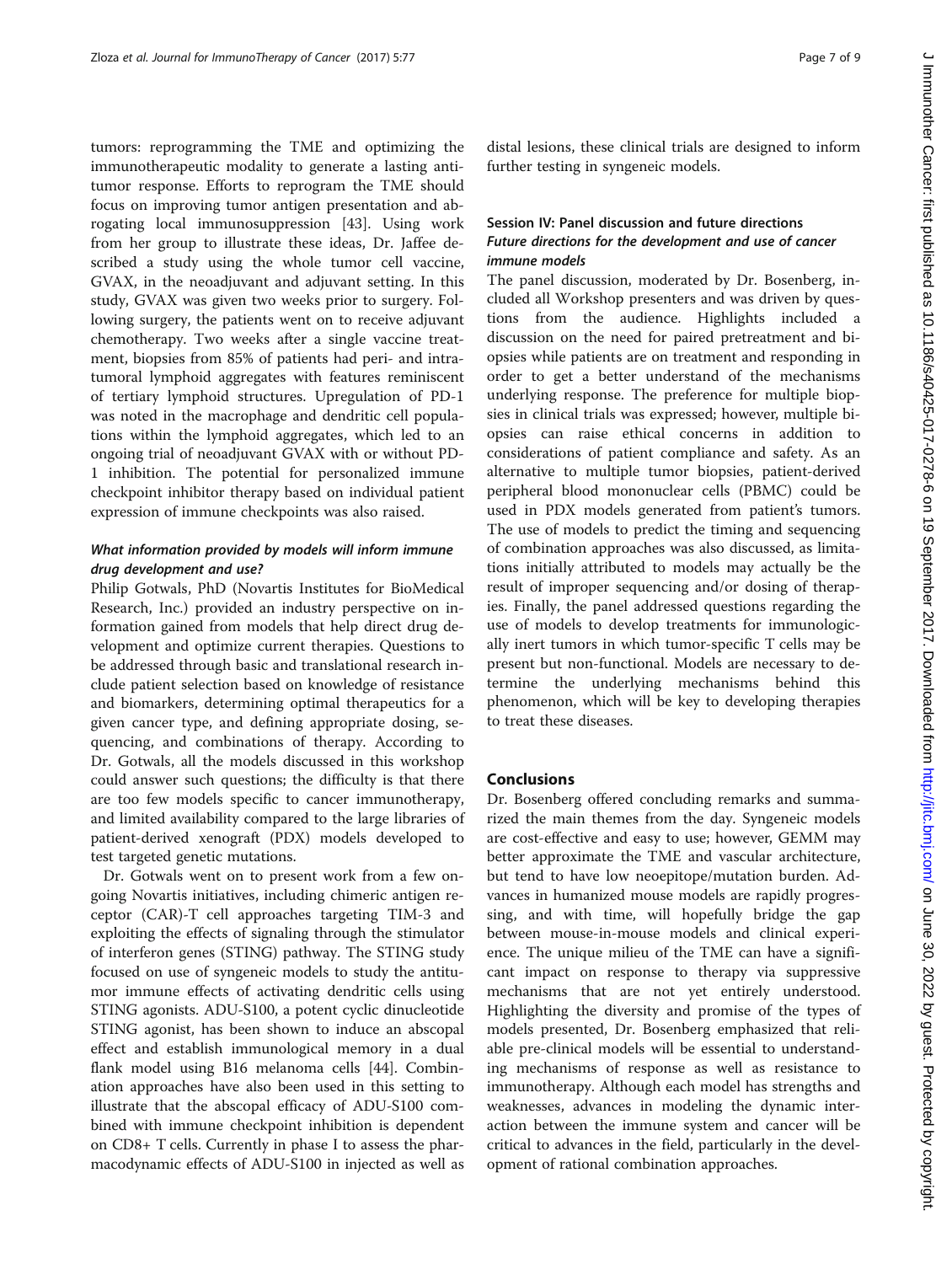#### <span id="page-7-0"></span>Abbreviations

3D: Three-dimensional; ATCC: American Type Culture Collection; CAR: Chimeric antigen receptor; CNS: Central nervous system; CSF: Colony stimulating factor; CTL: Cytotoxic T lymphocyte; DC: Dendritic cell(s); DDR: DNA damage response; FDA: Food and Drug Administration; GBM: Glioblastoma multiforme; GEMMs: Genetically engineered mouse models; GVHD: Graft-versus-host disease; IDO1: Indoleamine 2,3-dioxygenase 1; LN: Lymph node(s); MDSC: Myeloid-derived suppressor cell(s); NK: Natural killer cell(s); OS: Overall survival; PBMC: Peripheral blood mononuclear cell(s); PD-1: Programmed cell death 1; PDX: Patient-derived xenograft; SITC: Society for Immunotherapy of Cancer; STING: Stimulator of interferon genes; TAM: Tumor-associated macrophage(s); TCR: T cell receptor(s); TIL: Tumor infiltrating lymphocyte(s); TME: Tumor microenvironment; Treg: Regulatory T cell(s); VEGFR: Vascular endothelial growth factor receptor; WT: Wild type; YUMM: Yale University mouse melanoma

#### Acknowledgements

The authors wish to thank Chelsey Meier, PhD and Stefanie Haasken, PhD for medical writing support and SITC staff for organizing the Workshop on Challenges, Insights, and Future Directions for Mouse and Humanized Models in Cancer Immunology and Immunotherapy program.

#### Funding

Not applicable.

# Availability of data and materials

Not applicable.

#### Authors' contributions

This manuscript was drafted by Chelsey Meier, PhD and Stefanie Haasken, PhD on behalf of SITC with guidance from the authors. MWB, AKP, and AZ were program organizers, presenters, and panelists, who participated in the conceptualization, writing, critical review, and revision of the manuscript. LMC, PJG, MBH, EMJ, AWL, AHS, MS, DAW, and K-KW were presenters and panel discussants, participating in the writing, critical review, and revision of the manuscript. All authors read and approved the final manuscript.

#### Ethics approval and consent to participate

Not applicable.

#### Consent for publication

Not applicable.

#### Competing interests

LMC receives reagent support from Plexxikon, Inc. AHS has patent-pending royalties from Roche and Novartis, and is an inventor on patent numbers US 8552154 B2, US 8652465 B2, and US 9102727 B2, held by Emory University (Atlanta), Dana-Farber Cancer Institute (Boston), Brigham and Women's Hospital (Boston), and Harvard University (Cambridge), which cover the topic of PD-1 directed immunotherapy. All authors declare that they have no other financial or non-financial competing interests.

# Publisher's Note

Springer Nature remains neutral with regard to jurisdictional claims in published maps and institutional affiliations.

#### Author details

<sup>1</sup>Rutgers Cancer Institute of New Jersey and Rutgers Robert Wood Johnson Medical School, New Brunswick, NJ 08901, USA. <sup>2</sup>The Jackson Laboratory for Genomic Medicine, Farmington, CT 06032, USA. <sup>3</sup>Knight Cancer Institute at Oregon Health & Science University, Portland, OR 97239, USA. <sup>4</sup>Novartis Institutes for BioMedical Research, Inc., Cambridge, MA 02139, USA. <sup>5</sup>University of California San Francisco, San Francisco, CA 94143, USA. <sup>6</sup>Sidney Kimmel Comprehensive Cancer Center at Johns Hopkins University, Baltimore, MD 21287, USA. <sup>7</sup>Oregon Health & Science University, Portland, OR 97239, USA. <sup>8</sup>Harvard Medical School, Boston, MA 02115, USA. <sup>9</sup>Yale School of Medicine, New Haven, CT 06520, USA. <sup>10</sup>Department of Neurological Surgery, Northwestern University Feinberg School of Medicine, Chicago, IL 60611, USA. 11Dana-Farber Cancer Institute, Harvard Medical School, Boston, MA 02215, USA. 12Yale School of Medicine, 15 York Street, St LMP 5031, New Haven, CT 06510, USA.

#### Received: 7 June 2017 Accepted: 22 August 2017 Published online: 19 September 2017

#### References

- 1. Arrowsmith J, Miller P. Trial watch: phase II and phase III attrition rates 2011- 2012. Nat Rev Drug Discov. 2013;12:569.
- 2. Meeth K, Wang JX, Micevic G, Damsky W, Bosenberg MW. The YUMM lines: a series of congenic mouse melanoma cell lines with defined genetic alterations. Pigment Cell Melanoma Res. 2016;29:590–7.
- 3. Wang J, Perry CJ, Meeth K, Thakral D, Damsky W, Micevic G et al. UVinduced somatic mutations elicit a functional T cell response in the YUMMER1.7 Mouse Melanoma Model. Pigment Cell Melanoma Res 2017.
- 4. Hong E, Usiskin IM, Bergamaschi C, Hanlon DJ, Edelson RL, Justesen S, et al. Configuration-dependent presentation of multivalent IL-15:IL-15Ralpha enhances the antigen-specific T cell response and anti-tumor immunity. J Biol Chem. 2016;291:8931–50.
- 5. Das R, Strowig T, Verma R, Koduru S, Hafemann A, Hopf S, et al. Microenvironment-dependent growth of preneoplastic and malignant plasma cells in humanized mice. Nat Med. 2016;22:1351–7.
- 6. Rahmig S, Kronstein-Wiedemann R, Fohgrub J, Kronstein N, Nevmerzhitskaya A, Bornhauser M, et al. Improved human erythropoiesis and platelet formation in humanized NSGW41 mice. Stem Cell Reports. 2016;7:591–601.
- 7. Lang J, Ota T, Kelly M, Strauch P, Freed BM, Torres RM, et al. Receptor editing and genetic variability in human autoreactive B cells. J Exp Med. 2016;213:93–108.
- 8. Walsh NC, Kenney LL, Jangalwe S, Aryee KE, Greiner DL, Brehm MA, et al. Humanized mouse models of clinical disease. Annu Rev Pathol. 2017;12:187–215.
- 9. Schwab I, Lux A, Nimmerjahn F. Pathways responsible for human autoantibody and therapeutic intravenous IgG activity in humanized mice. Cell Rep. 2015;13:610–20.
- 10. Shultz LD, Brehm MA, Garcia-Martinez JV, Greiner DL. Humanized mice for immune system investigation: progress, promise and challenges. Nat Rev Immunol. 2012;12:786–98.
- 11. Gillet JP, Calcagno AM, Varma S, Marino M, Green LJ, Vora MI, et al. Redefining the relevance of established cancer cell lines to the study of mechanisms of clinical anti-cancer drug resistance. Proc Natl Acad Sci U S A. 2011;108:18708–13.
- 12. DeRose YS, Wang G, Lin YC, Bernard PS, Buys SS, Ebbert MT, et al. Tumor grafts derived from women with breast cancer authentically reflect tumor pathology, growth, metastasis and disease outcomes. Nat Med. 2011;17:1514–20.
- 13. Delitto D, Pham K, Vlada AC, Sarosi GA, Thomas RM, Behrns KE, et al. Patient-derived xenograft models for pancreatic adenocarcinoma demonstrate retention of tumor morphology through incorporation of murine stromal elements. Am J Pathol. 2015;185:1297–303.
- 14. Quintana E, Piskounova E, Shackleton M, Weinberg D, Eskiocak U, Fullen DR, et al. Human melanoma metastasis in NSG mice correlates with clinical outcome in patients. Sci Transl Med. 2012;4:159ra49.
- 15. Malaney P, Nicosia SV, Dave V. One mouse, one patient paradigm: new avatars of personalized cancer therapy. Cancer Lett. 2014;344:1–12.
- 16. Engblom C, Pfirschke C, Pittet MJ. The role of myeloid cells in cancer therapies. Nat Rev Cancer. 2016;16:447–62.
- 17. Broz M, Binnewies M, Boldajipour B, Nelson A, Pollock J, Erle D, et al. Dissecting the tumor myeloid compartment reveals rare activating antigen presenting cells, critical for T cell immunity. Cancer Cell. 2014;26:638–52.
- 18. Headley MB, Bins A, Nip A, Roberts EW, Looney MR, Gerard A, et al. Visualization of immediate immune responses to pioneer metastatic cells in the lung. Nature. 2016;531:513–7.
- 19. Vogelzang NJ, Rusthoven JJ, Symanowski J, Denham C, Kaukel E, Ruffie P, et al. Phase III study of pemetrexed in combination with cisplatin versus cisplatin alone in patients with malignant pleural mesothelioma. J Clin Oncol. 2003;21:2636–44.
- 20. Ujiie H, Kadota K, Nitadori JI, Aerts JG, Woo KM, Sima CS, et al. The tumoral and stromal immune microenvironment in malignant pleural mesothelioma: a comprehensive analysis reveals prognostic immune markers. Oncoimmunology. 2015;4:e1009285.
- 21. Hume DA, MacDonald KP. Therapeutic applications of macrophage colonystimulating factor-1 (CSF-1) and antagonists of CSF-1 receptor (CSF-1R) signaling. Blood. 2012;119:1810–20.